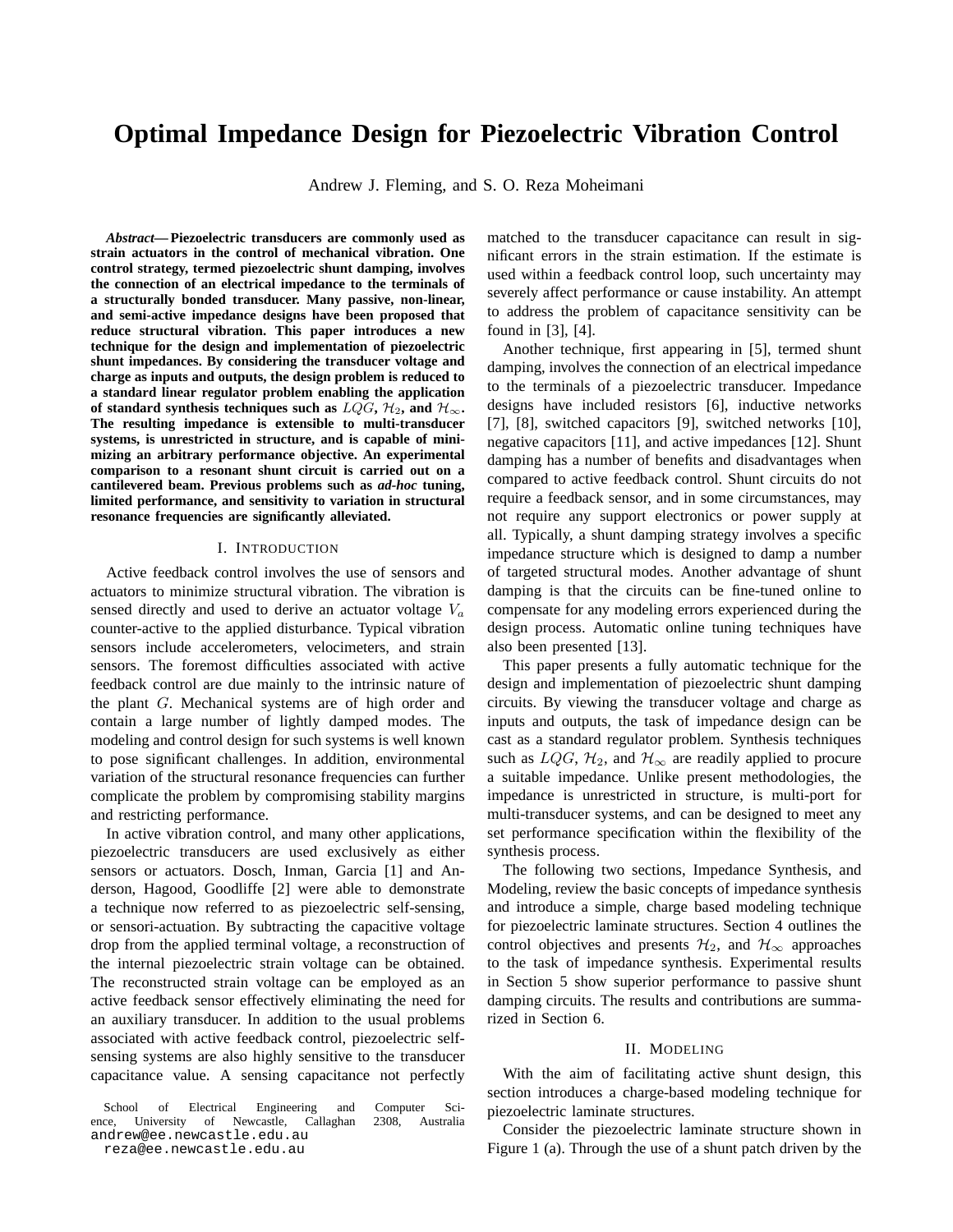

Fig. 1. A shunted multi-transducer structure (a). Synthetic implementation of the impedance (b).

voltage  $V_z$ , the goal is to suppress vibration resulting from two disturbances:  $V_a$ , the voltage applied to a disturbance patch, and  $f(r, t)$  a generally distributed external force. The implemented transfer function between the measured charge  $q$  and applied voltage  $V<sub>z</sub>$  effectively presents an electrical impedance  $Z(s)$  to the transducer. The structure is disturbed by  $m$  transducers on the left side, and controlled by a further  $m$  collocated transducers on the other. Each piezoelectric transducer is modeled electrically as a capacitor  $C_{pm}$  in series with a strain-dependent voltage source  $v_{pm}$  [1], [6], [14]. The possibility for multiple transducers will be considered.

Expressions for the open-loop and shunted dynamics, can be found in [15]. The effect of a connected shunt impedance can be viewed as equivalent to a strain-feedback control system [16].

As discussed in [15], the system shown in Figure 1 (b) can be reduced to the input-output model shown in Figure 2. In conformance with the standard MIMO control formulation, the plant contains two sets of inputs: the disturbance signals  $w$ , and the control signals  $u$ . For the case under consideration, the disturbance and control signals are realized through a set of voltages  $V_a$  and  $V_z$  applied to a number of laminated piezoelectric patches. The system outputs  $V_p$ ,  $d(r, t)$ , and q, correspond respectively to the piezoelectric voltages induced in each shunt patch, the dynamic displacement measured at a point  $r$ , and the charge resident on each patch. The displacement signal  $d(r, t)$  is chosen as our performance variable  $z$ , while the measured charge q is our feedback variable y. Although the induced shunt piezoelectric voltages  $V_p$  are not required during the design, their inclusion aids in the modeling process. Given a specific s-impedance, the signal  $V_p$  also allows us to compute the equivalent collocated active feedback controller. A state-space realization is easily generated to



Fig. 2. The composite structural piezoelectric plant P.

represent the system  $P$  [15].

 $\sqrt{ }$  $\overline{1}$ 

$$
\dot{x} = \mathbf{A}x + \mathbf{B} \begin{bmatrix} V_a \\ V_z \end{bmatrix}
$$
\n(1)  
\n
$$
\begin{bmatrix} V_p \\ d(r) \\ q \end{bmatrix} = \mathbf{C}x + \mathbf{D} \begin{bmatrix} V_a \\ V_z \end{bmatrix}
$$

where

$$
A = \begin{bmatrix} 0 & 1 & & & & \\ -\omega_1^2 & -2\varsigma_i\omega_1^2 & & & & \\ & & \ddots & & & & \\ & & & 0 & 1 & \\ & & & -\omega_N^2 & -2\varsigma_N\omega_N^2 \end{bmatrix}
$$

$$
B = \begin{bmatrix} 0 & 0 & & & \\ F_1 & H_1 & & & \\ \vdots & \vdots & & \vdots & \\ 0 & 0 & & & \\ F_N & H_N & & \end{bmatrix} \quad C = \begin{bmatrix} E_1 & 0 & \cdots & E_N & 0 \\ 1 & 0 & \cdots & 1 & 0 \\ C_p E_1 & 0 & \cdots & C_p E_N & 0 \end{bmatrix}
$$

$$
D = \begin{bmatrix} D_{11} & D_{12} & & \\ D_{21} & D_{22} & & \\ D_{11}C_p & -C_p + D_{12}C_p \end{bmatrix}
$$

where  $\varsigma_k$  are the damping ratios of each mode,  $\omega_k$  are the resonance frequencies,  $F_k$  and  $H_k$   $k \in \{1, 2, \dots N\}$  are the state-input weightings of each disturbance and shunt transducer. The vectors  $E_k$   $k \in \{1, 2, \dots N\}$  represent the contribution of each mode to the induced piezoelectric voltages.

As an alternative to the parameterized modeling approach presented above, a multi-variable time or frequency domain system identification technique could be employed to estimate the plant  $P$  directly from experimental data.

### III. S-IMPEDANCE CONTROL DESIGN

Given the composite model discussed in Section II, the problem of designing an appropriate impedance can be cast as a standard  $\mathcal{H}_2$  or  $\mathcal{H}_{\infty}$  regulator problem. As shown in Figure 3, the regulator  $C(s)$  accepts the measured charge q to provide a control signal  $V_z$  counteractive to the applied disturbance  $V_a$ . The objective is to minimize the structural displacement  $d(r, t)$  subject to a weighting on the magnitude of the required terminal voltage  $V_z$ .

In an  $H_2$  sense, the goal is to minimize the transfer function from an applied disturbance  $w$  to the performance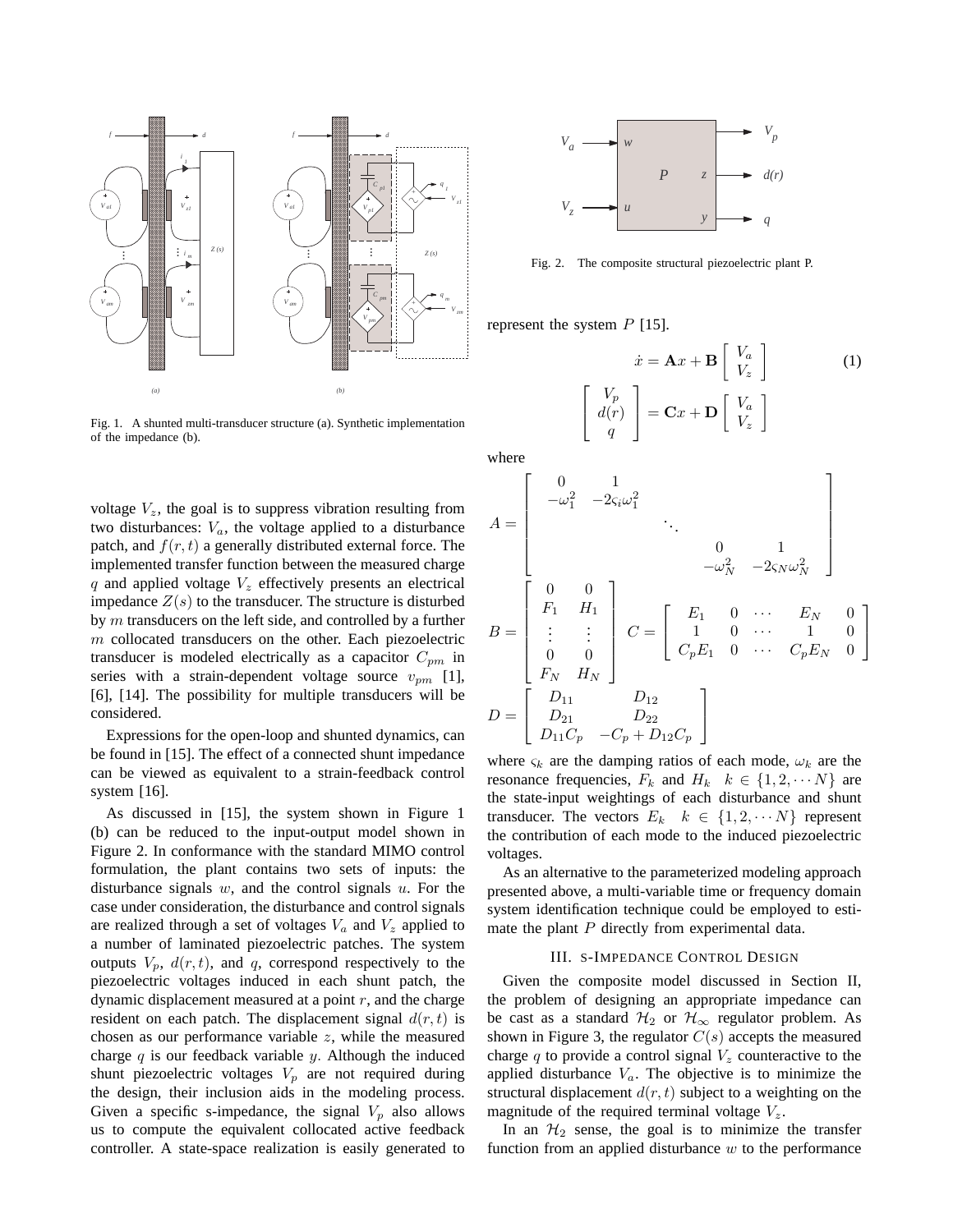

Fig. 3. The standard  $H_2$  and  $H_{\infty}$  design problem containing the composite plant  $P$  and a secondary performance signal weighting the applied shunt voltage  $V_z$ .

signal  $z$ , i.e. we seek to minimize

$$
J = \left\| \frac{z(s)}{w(s)} \right\|_2
$$
  
= 
$$
\left\| \frac{d(r,s) + \mathbf{k}_u V_z(s)}{V_a(s)} \right\|_2
$$
. (2)

where the  $\mathcal{H}_2$  norm  $||F(s)||_2$  of  $F(s)$  is defined as

$$
||F(s)||_2^2 = \frac{1}{2\pi} \int_{-\infty}^{\infty} tr\left\{ F(j\omega) F(j\omega)' \right\} d\omega.
$$
 (3)

By Parseval's equality, the optimal  $\mathcal{H}_2$  controller minimizes the expected root-mean-square (RMS) value of z. An optimal  $\mathcal{H}_2$  controller can be found through the solution of an algebraic Ricatti equation.

Disadvantages associated with  $H_2$  and  $LQG$  methods include the unrealistic Gaussian disturbance model, and problems related to integral performance constraints.  $\mathcal{H}_{\infty}$ optimization and robust control, originally championed by Zames [17], is an alternative to  $\mathcal{H}_2$  and  $LQG$  methods.

Applying  $\mathcal{H}_{\infty}$  control to the problem of s-impedance synthesis involves finding a controller  $C(s)$  that minimizes

$$
J = \left\| \frac{z(s)}{w(s)} \right\|_{\infty}
$$
  
= 
$$
\left\| \frac{d(r,s) + \mathbf{k}_u V_z(s)}{V_a(s)} \right\|_{\infty}.
$$
 (4)

where the  $\mathcal{H}_{\infty}$  norm  $||F(s)||_{\infty}$  of  $F(s)$  is defined as

$$
||F(s)||_{\infty} = \max_{\omega} \bar{\sigma}(F(j\omega))
$$
 (5)

where  $\bar{\sigma}$  denotes the maximum singular value.

In the time domain,  $H_{\infty}$  control can be interpreted as minimizing the worst-case induced 2-norm of  $z$ , i.e.

$$
\left\| \frac{z(s)}{w(s)} \right\|_{\infty} = \max_{w(t) \neq 0} \frac{\|z(t)\|_2}{\|w(t)\|_2}
$$
 (6)

where  $||f(t)||_2^2 = \int_0^\infty \sum_i |f_i(t)|^2 dt$ .

Closely resembling the solution to  $H_2$  synthesis, an optimal  $\mathcal{H}_{\infty}$  controller can be found through the solution of an algebraic Ricatti equation. Linear Quadratic Gaussian methods (LQG) are also readily applied [15].

## IV. EXPERIMENTAL RESULTS

In the following sub-sections, an  $\mathcal{H}_{\infty}$  s-impedance controller is designed and applied experimentally to control a piezoelectric laminate cantilever beam.

# *A. Experimental Apparatus*

The experimental apparatus, shown in Figure 5 and pictured in Figure 4, consists of a uniform aluminium cantilever beam. Three piezoelectric transducers are laminated onto the front face and connected electrically in series to the voltage source  $V_z$ . A single collocated disturbance transducer, identical to each of the shunt transducers, is also mounted on the back face and driven with the disturbance voltage  $V_a$ . Details of the beam, piezoelectric transducers, and voltage amplifier can be found in [15]. The displacement measurement  $d(r, t)$  is acquired using a Polytec PSV300 scanning laser vibrometer.

## *B. Parameter Identification*

To determine the model parameters shown in equation (1), a simple optimization scheme is employed. From an initial guess,  $\omega_i$  and  $\varsigma_i$ , are found through a simplex optimization based on the measured disturbance to displacement transfer function  $\frac{d(r,s)}{V_a(s)}$ , i.e.

$$
\left[\begin{array}{cc} \omega_k & \zeta_k \end{array}\right] = \arg \min \left\| \tilde{P}_{dV_a}(s) - P_{dV_a}(s) \right\|_2, \quad (7)
$$

where  $\tilde{P}_{dV_a}(s)$  is the measured transfer function from an applied disturbance  $V_a(s)$  to the displacement  $d(r, s)$ . With these parameters in hand, those remaining are determined from a final global optimization,

$$
\arg\ \min\ \left\|\tilde{P}(s) - P(s)\right\|_{2,\ W} \ . \tag{8}
$$

As gains from channel to channel vary greatly, a multivariable frequency weight  $W$  is required to normalize the cost of each error transfer function. After identification, a good correlation between the model and experimental data was observed [15].

In the following sections it will be of interest to examine the robustness of each control strategy to a change in the structural resonance frequencies. Experimentally, such variation is accomplished by affixing a mass 60  $mm$  from the beam tip. The corresponding change in structural resonance frequencies is illustrated in Figure 6.

## *C. Passive Shunt Design*

For the sake of comparison, each  $LQG$  and  $\mathcal{H}_{\infty}$  shunt impedance will be judged against a traditional resonant piezoelectric shunt damping circuit applied to the same structure. A current-flowing shunt circuit [18] was designed and tuned to minimize the  $H_2$  norm of the cantilever beam. The schematic and component values can be found in Figure 7 and Table I.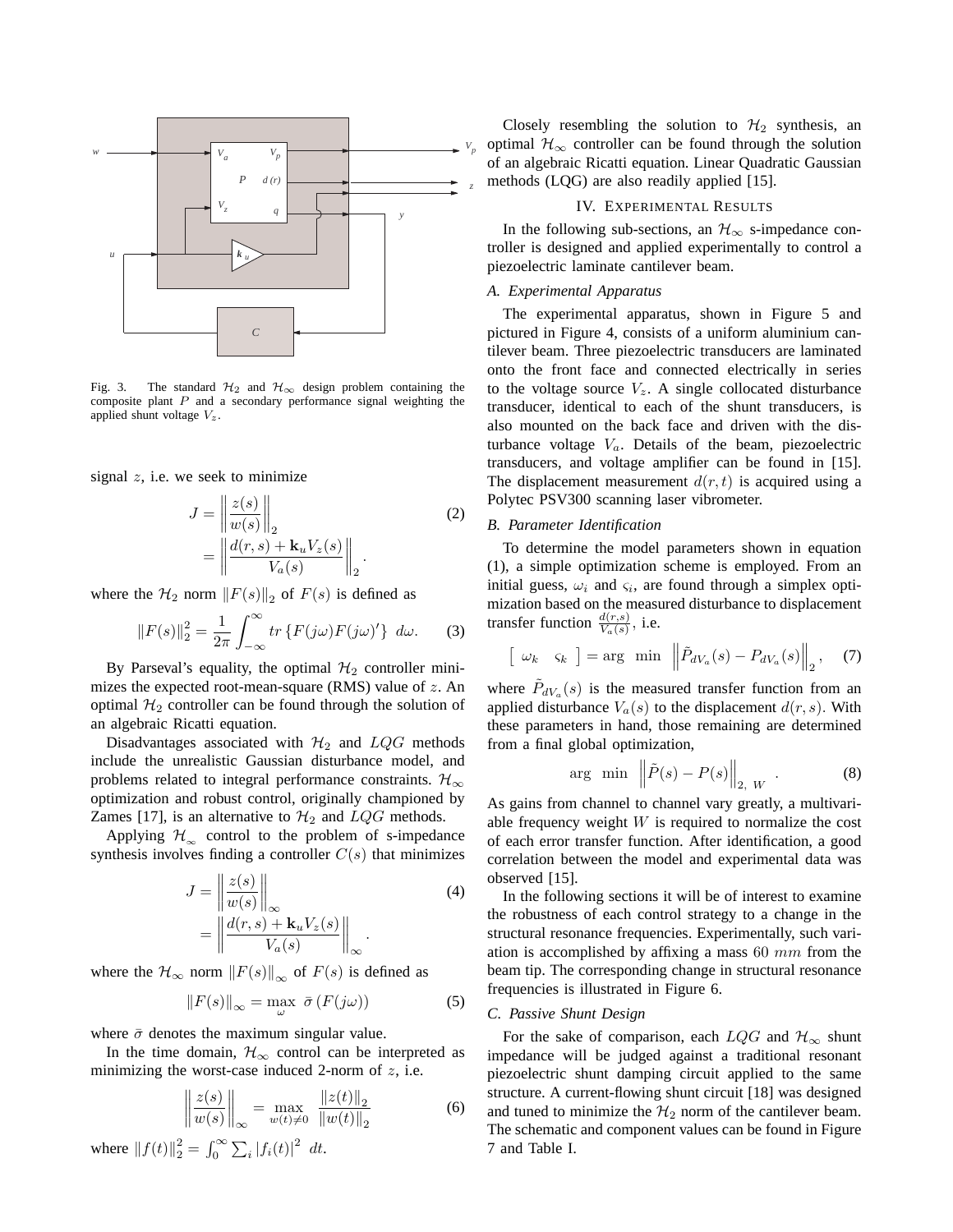## *D.* H<sup>∞</sup> *Shunt Design*

As discussed in Section III, an  $\mathcal{H}_{\infty}$  s-impedance is designed to minimize the following cost function,

$$
J = \left\| \frac{d(r,s) + k_u V_z(s)}{V_a(s)} \right\|_{\infty},\tag{9}
$$

where  $k_u$ , the control signal weighting, was chosen to be  $3.2 \times 10^{-7}$ . A random auxiliary input of negligible influence was also included to avoid plant inversion. For a discussion on plant inversion and its avoidance, see Fleming 2004 [15].

The complex s-impedance of the resulting  $\mathcal{H}_{\infty}$  controller is plotted in Figure 8.

Examining the open- and closed-loop pole locations shown in Figure 9, the controller is clearly augmenting the system damping. Corresponding mitigation of the transfer function from an applied disturbance to the measured displacement can be seen in both the frequency domain, Figure 10, and the time domain, Figure 12. The magnitude of the first and second structural modes are reduced by 30.3 and 24.0  $dB$  respectively. Damping ratios are increased from 0.00246 and 0.0011 to 0.0288 and 0.00766.

An unexpected feature of the s-impedance is its smooth frequency response; there are no localized peaks at the resonance frequencies. In contrast, active strain-, velocity-, or acceleration-feedback controllers characteristically apply a highly localized gain at the frequencies of structural resonance. In the advent of model variation, such localized behavior can result in considerable performance degradation. In order to examine system robustness, the nominal system is perturbed by adding a mass 60 mm from the beam tip. Aside from the disturbance to the underlying partial differential equation, the first and second resonance frequencies are decreased by 13.5 and 2.2 % respectively. The consequence on both passive and active shunt circuits is shown in Figure 11. While the  $H_{\infty}$  shunt loses only 3.3 and 0.8  $dB$  from its unperturbed attenuation of the first and second modes, the passive shunt loses 13.4 and 4.8 dB. Corresponding time domain results are shown in Figure 12.



Fig. 4. The cantilever beam.

### V. CONCLUSIONS

A framework has been presented for the design of active shunt impedances. By viewing a piezoelectric laminate structure as a system with transducer voltage inputs and



Fig. 5. A front elevation of the cantilever beam. A single co-located disturbance transducer excited by the voltage  $V_a$ , is also mounted on the back face.



Fig. 6. The experimental frequency response (in decibels) from an applied disturbance voltage  $V_a$  (V) to the resulting tip displacement  $d$  (m). Free (- -), With Mass (—).

charge outputs, the task of shunt impedance design can be accomplished through the solution of a standard control problem e.g. by  $LQG$ ,  $H_2$ , or  $H_{\infty}$  synthesis. The resulting controller, effectively the derivative of impedance, can be implemented directly with a voltage amplifier and charge measurement.

Although the fundamental goal in smart structure design is often to the augment system damping, this cannot be specified directly as an  $LQG$ ,  $H_2$ , or  $H_{\infty}$  performance objective. The approach has been to achieve this indirectly through mitigation of the performance transfer function  $d(s)$  $\frac{a(s)}{V_a(s)}$ .

Experimentally, the active shunts have proven to introduce significant system damping, up to 30.3  $dB$  attenuation of the first cantilever mode.

While achieving levels of performance previously only available through sensor-based feedback control, active shunt impedances are remarkably insensitive to variation in the structural resonance frequencies. A 13.5 % change in the first resonance frequency resulted in only a slight loss in performance. By comparison, the same variation had a disastrous consequence on the performance of a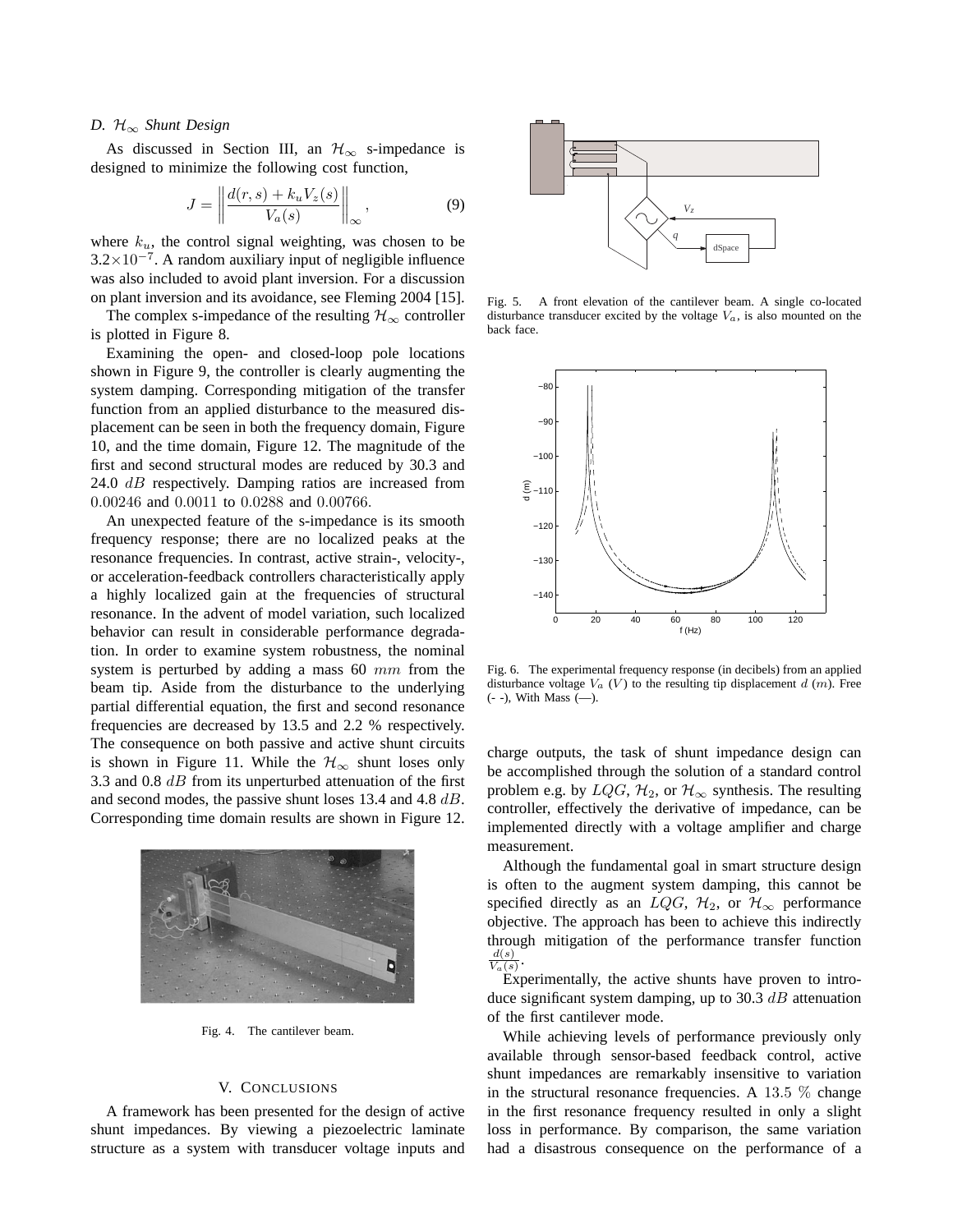| 10~nF   |    | 10~nF     |
|---------|----|-----------|
| 11690 H | ഛ  | 348 H     |
| 15 k.O  | Rэ | $k\Omega$ |

TABLE I

COMPONENT VALUES OF THE CURRENT-FLOWING SHUNT CIRCUIT.



Fig. 7. A dual-mode current-flowing piezoelectric shunt damping circuit [18].

passive shunt damping circuit. Such sensitivity has limited the practical application of smart structures incorporating either active feedback or passive shunt vibration control systems.

Another well known problem associated with passive shunt damping is the lack of control influence. Given a lightly damped structure, even the small counteractive forces associated with passive shunt circuits can significantly increase system damping. Many practical mechanical structures naturally exhibit higher levels of damping. In such cases, passive piezoelectric shunt circuits are of limited use. As the amount of control influence associated with active shunt impedances is arbitrary, the possibility now exists for controlling more heavily damped systems. In such cases, the control voltage  $V<sub>z</sub>$  is expected to become quite large. At high drive voltages it may be necessary to address the inherent piezoelectric hysteresis.

The reader will appreciate that the presented techniques are quite general and valid for structures incorporating multiple piezoelectric transducers. Although the application of sensor-based feedback control is well defined and feasible for structures with multiple sensors and actuators, the same can not be said for multi-transducer shunt circuits [16] . Present multi-transducer, multi-mode shunt circuits are simply a direct extension of single transducer shunt circuits. Each circuit is restricted to be independent and attached to a single transducer. If a single mode is to be targeted by two or more transducers, the task of tuning the shunt circuit can become extremely tedious. In addition to the complicated interaction between transducers at those frequencies, there are now as many more tuning parameters as there are transducers per mode. The design freedom afforded with active shunts not only eliminates the complicated task of tuning, but allows for full utilization of each patch. The resulting impedance is unstructured, multivariable, and able to exploit benefits that may arise from inter-transducer coupling.



Fig. 8. Complex s-impedance of the  $\mathcal{H}_{\infty}$  (-), and ideal negative capacitor (- -) shunt controller.



Fig. 9. The open- ( $\bigcirc$ ), and closed-loop ( $\times$ ) pole locations of the  $\mathcal{H}_{\infty}$ shunt controlled system.

Possible applications of active piezoelectric shunt impedances include sensor-less, high performance vibration control of acoustic panels, flexible structures, and positioning systems. Future work includes multi-transducer structures and restricted impedance design. The LQG and  $\mathcal{H}_{\infty}$  impedance designs contained negative reactive components and are unstable in a systems perspective. Although the connection of the transducer and control impedance is stable, an inherently stable controller is desirable. It is presently unclear if an unstable controller is necessary to result in effective vibration reduction.

## VI. ACKNOWLEDGMENTS

This research was supported by the Australian Research Council.